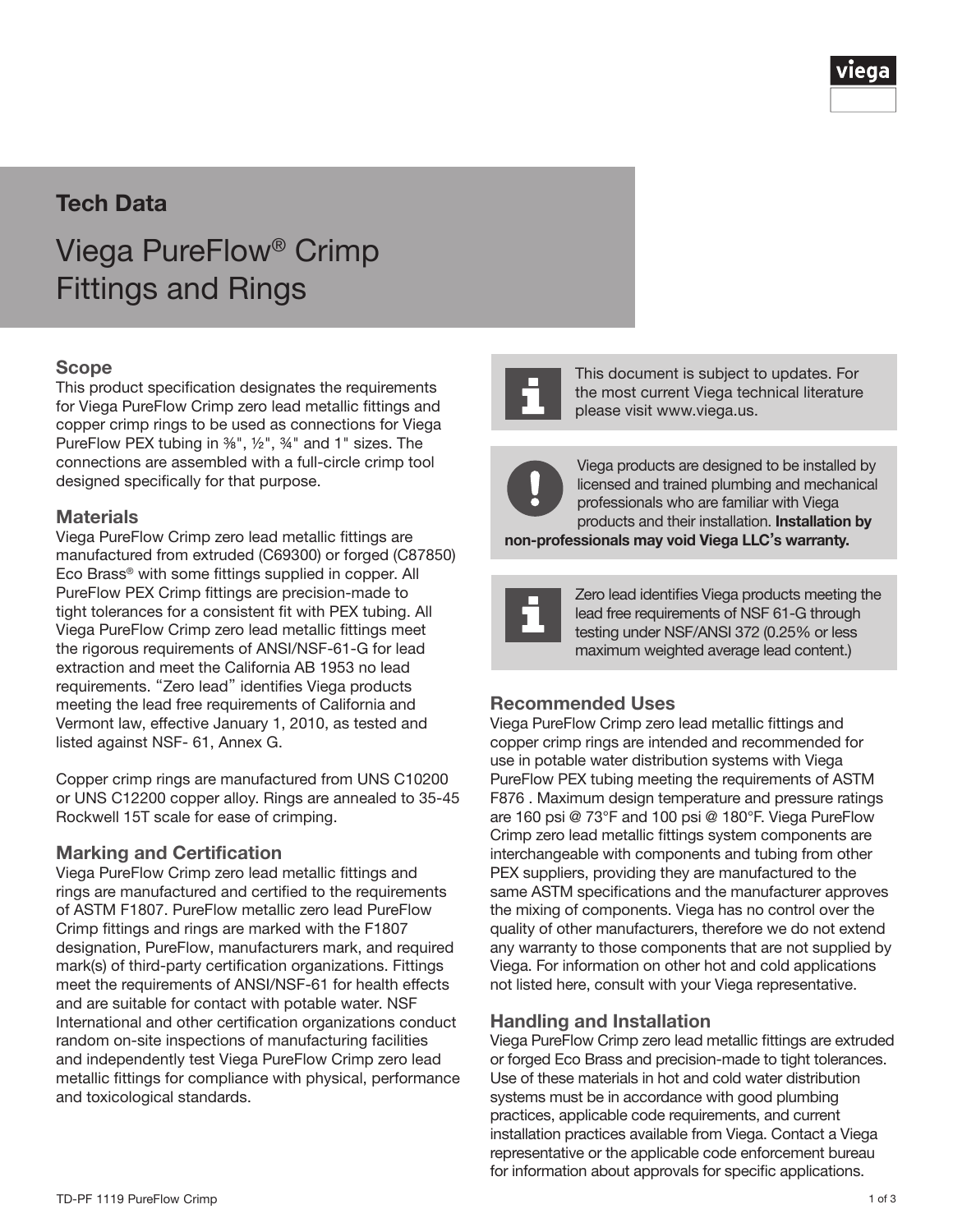

#### Quality Assurance

When the product is marked with the ASTM F1807 designation, it affirms that the product was manufactured, inspected, sampled and tested in accordance with these specifications and has been found to meet the specified requirements.

### **Certifications**

- cNSF<sup>®</sup>us pw-G
	- Zero Lead listing meeting California AB 1953 and Vermont Act 193
	- NSF International Performance and Health Effects (Standards 14 & 61)
	- NSF certified to CSA B137.5 (Canadian Standards Association)
- NSF Certfied to NSF-U.P. Code approved for Uniform Plumbing Code listed to ASTM F1807.



- IAPMO Certified
- ANSI/NSF 61-G



■ ICC ES-PMG™ 1038



All fittings may not be listed with each organization shown.

| <b>Pressure Drop Table For Viega Pureflow Crimp</b> |      |      |      |                                       |  |  |
|-----------------------------------------------------|------|------|------|---------------------------------------|--|--|
| Zero Lead Metallic Fittings Expressed In Equivalent |      |      |      |                                       |  |  |
| <b>Length Of Tubing In Feet</b>                     |      |      |      |                                       |  |  |
| <b>Size</b>                                         |      |      |      | Coupling 90° Elbow Tee Run Tee Branch |  |  |
| (in)                                                | (in) | (in) | (in) | (in)                                  |  |  |
| $\frac{3}{8}$                                       | 2.9  | 9.2  | 2.9  | 9.4                                   |  |  |
| $\frac{1}{2}$                                       | 2.0  | 9.4  | 2.2  | 10.4                                  |  |  |
| $\frac{3}{4}$                                       | .6   | 9.4  | 1.9  | 8.9                                   |  |  |
|                                                     | 1.3  | 10   | 2.3  | 11                                    |  |  |

*This information is based on tubing nominal flow rate. (8 fps flow velocity)*

### GO/NO GO Gauges:

Viega offers GO/NO GO gauge for easy testing of the finished crimp.



#### Viega Pureflow Crimp Zero Lead Metallic Fittings Typical Fitting Insert Dimensions

| <b>Size</b><br>(in) | (in) | <b>I</b> Thomas I Relig Inoche Difficitoiono<br>в<br>(in) | (in) |
|---------------------|------|-----------------------------------------------------------|------|
| $\frac{3}{8}$       | .230 | $0.345 \pm 0.004$                                         | .625 |
| $\frac{1}{2}$       | .350 | $0.471 \pm 0.004$                                         | .625 |
| $\frac{3}{4}$       | .53  | $0.667 \pm 0.004$                                         | .625 |
|                     | .710 | $0.856 \pm 0.004$                                         | .785 |

*Dimensions are in English units. Tolerances shown are ASTM requirements. Viega PureFlow Crimp Zero Lead metallic fittings are manufactured within these specifications.*